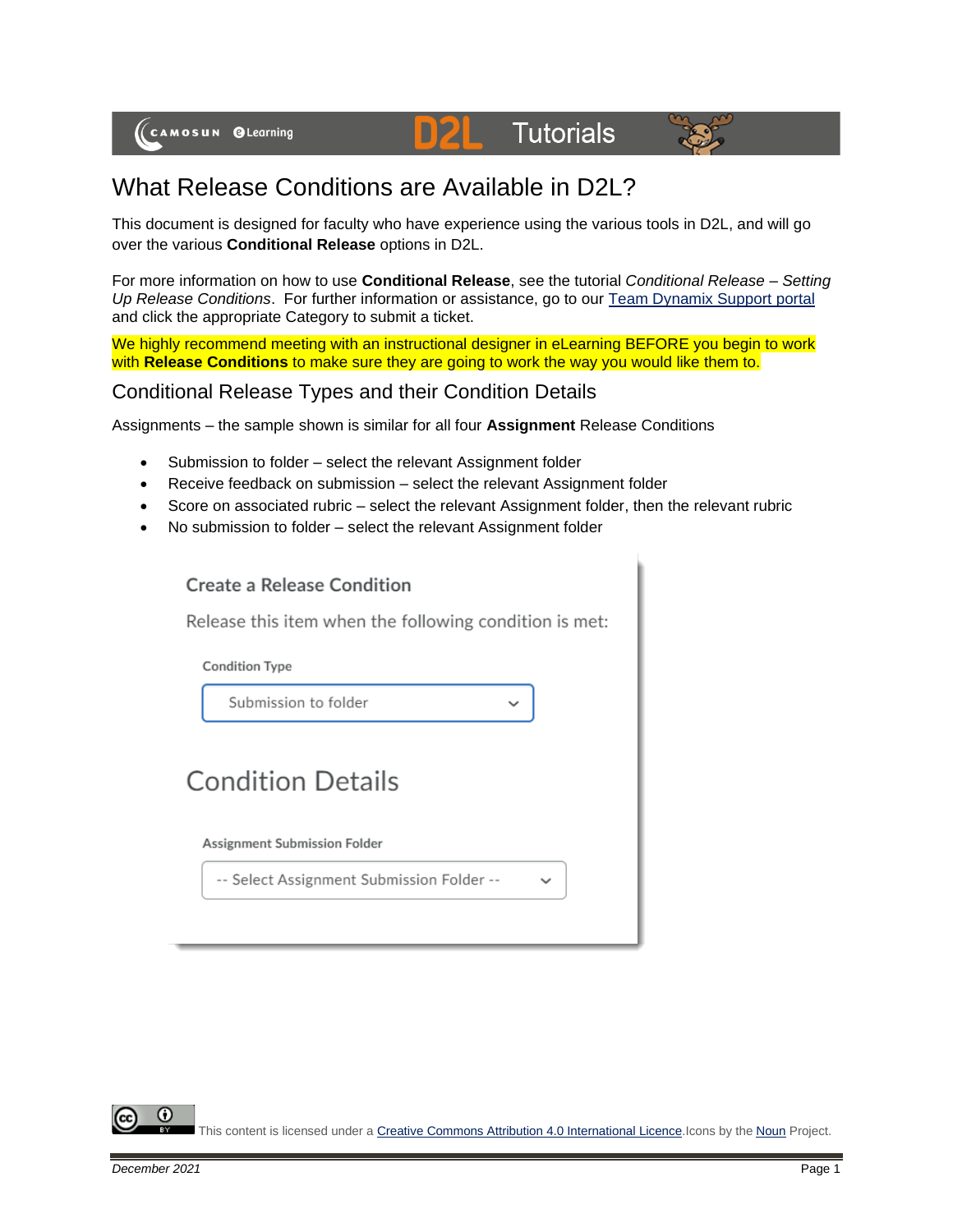Checklist – the sample shown is for the **Completed checklist item** Release Conditions

- Completed checklist select the relevant checklist
- Completed checklist item select the relevant checklist, then the individual item on the checklist
- Incomplete checklist select the relevant checklist
- Incomplete checklist item select the relevant checklist, then the individual item on the checklist

#### **Create a Release Condition**

Release this item when the following condition is met:

**Condition Type** 

| Completed checklist item<br>$\checkmark$      |
|-----------------------------------------------|
| <b>Condition Details</b>                      |
| Checklist<br>Week 1 Checklist<br>$\checkmark$ |
| Checklist Item                                |
| -- Select Checklist --<br>$\check{ }$         |
|                                               |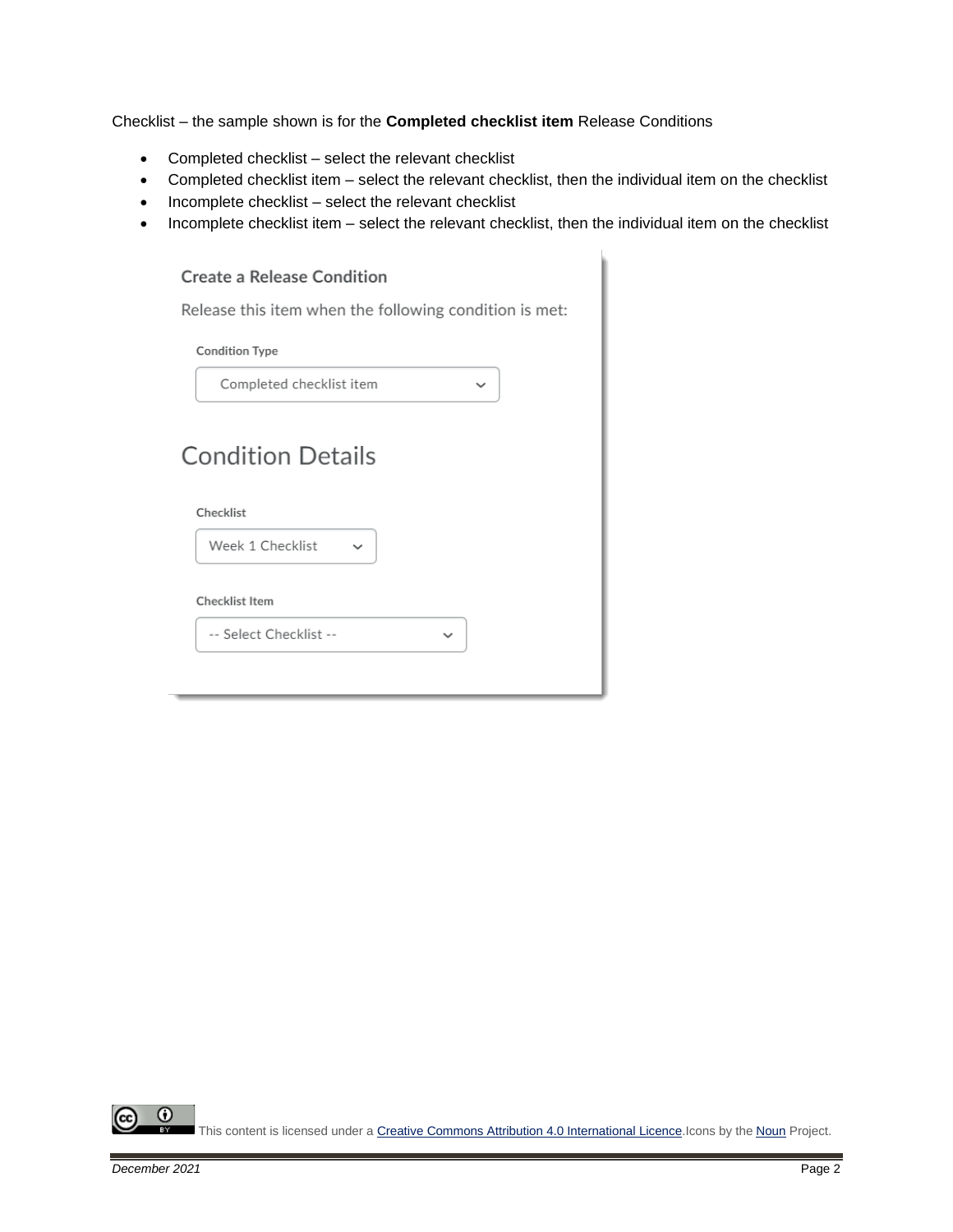Classlist – the sample shown is for the **Date of Enrolment in Current Org Unit** Release Condition

- Group Enrolment select the relevant **Group** (you will need to create **Groups** first). See the tutorial *Using Release Conditions to Release an Individual Submission Assignment to a Specific Group of Students in D2L* for a specific example of how to use this Release Condition.
- Org Unit Enrolment not applicable
- Section Enrolment this condition is only relevant if you have merged sections into one D2L course site, in which case you would select the section you want to attach the condition to
- Role in current org unit select the **Criteria** (Enrolled as, or Not enrolled as) and the **Role**. *Note this condition would only be applicable if you had users in your course other than students*.
- Date of Enrolment in Current Org Unit type a number into the **Days Since Enrolment** to attach a condition to anyone being added to your D2L course on a certain date.

| <b>Create a Release Condition</b>                      |  |  |
|--------------------------------------------------------|--|--|
| Release this item when the following condition is met: |  |  |
| <b>Condition Type</b>                                  |  |  |
| Date of Enrolment in Current Org Unit<br>$\checkmark$  |  |  |
|                                                        |  |  |
| <b>Condition Details</b>                               |  |  |
| Organization Type                                      |  |  |
| Course Offering                                        |  |  |
| Org Unit<br>Training Course 03                         |  |  |
| Days Since Enrolment                                   |  |  |

Œ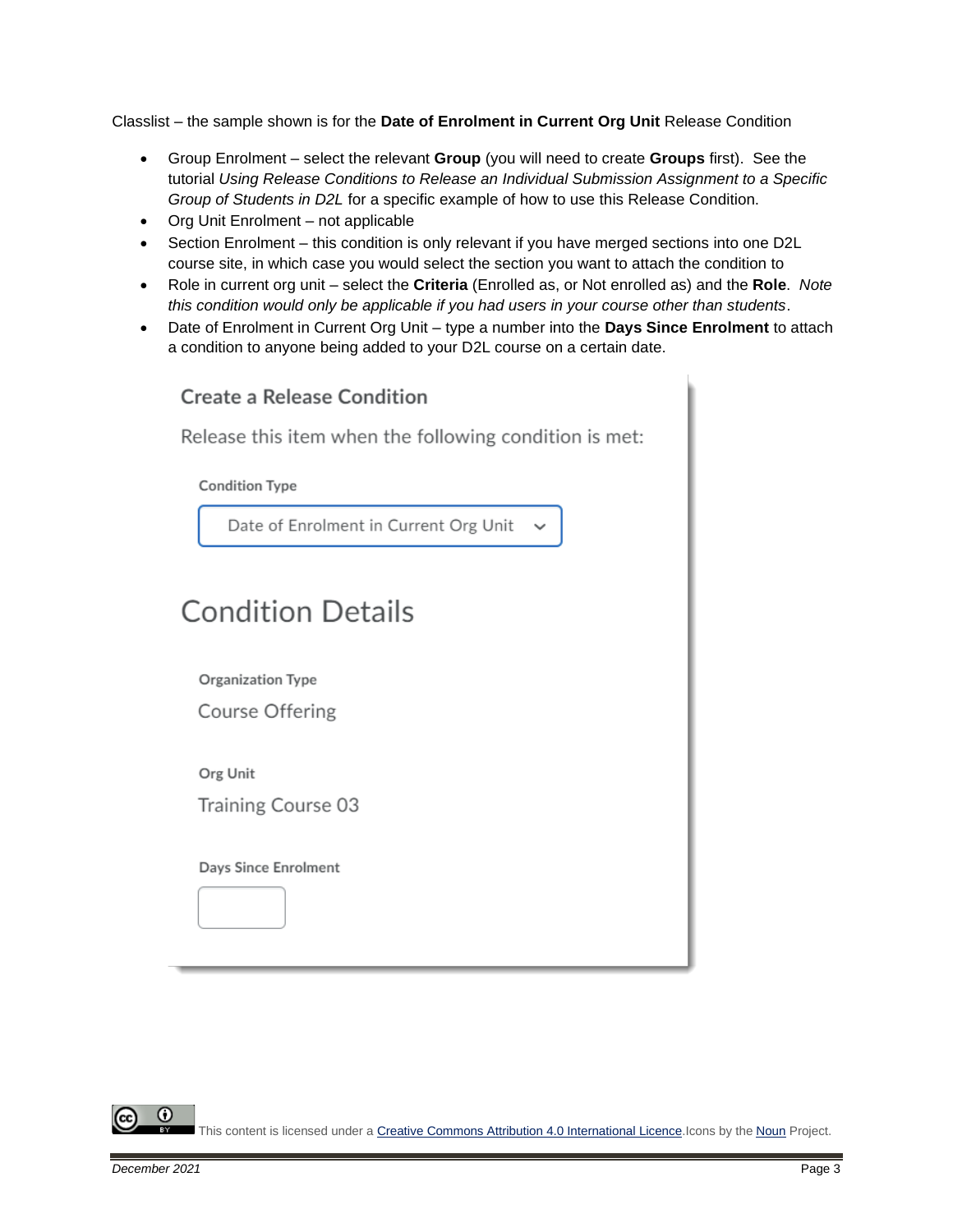Competencies – only relevant if you have **Competencies** and **Learning Objectives** set up in your course

- Competency achieved choose the relevant Competency
- Learning objective achieved choose the relevant Learning Objective
- Score on associated rubric choose the relevant Learning Objective, then the relevant Rubric
- Competency not yet achieved choose the relevant Competency
- Learning objective not yet achieved choose the relevant Learning Objective

Content – the sample shown is similar for all five **Content** Release Conditions

- Visited content topic select the relevant Topic
- Visited all content topics *NOTE, do not use this if you have Draft content*!
- Not visited content topic select the relevant Topic
- Completed content topic select the relevant Topic
- Not completed content topic select the relevant Topic

## Create a Release Condition

Release this item when the following condition is met:

**Condition Type** 

Visited content topic

# **Condition Details**

#### Topic

-- Select Topic --

Œ This content is licensed under [a Creative Commons Attribution 4.0 International Licence.I](https://creativecommons.org/licenses/by/4.0/)cons by the [Noun](https://creativecommons.org/website-icons/) Project.

 $\times$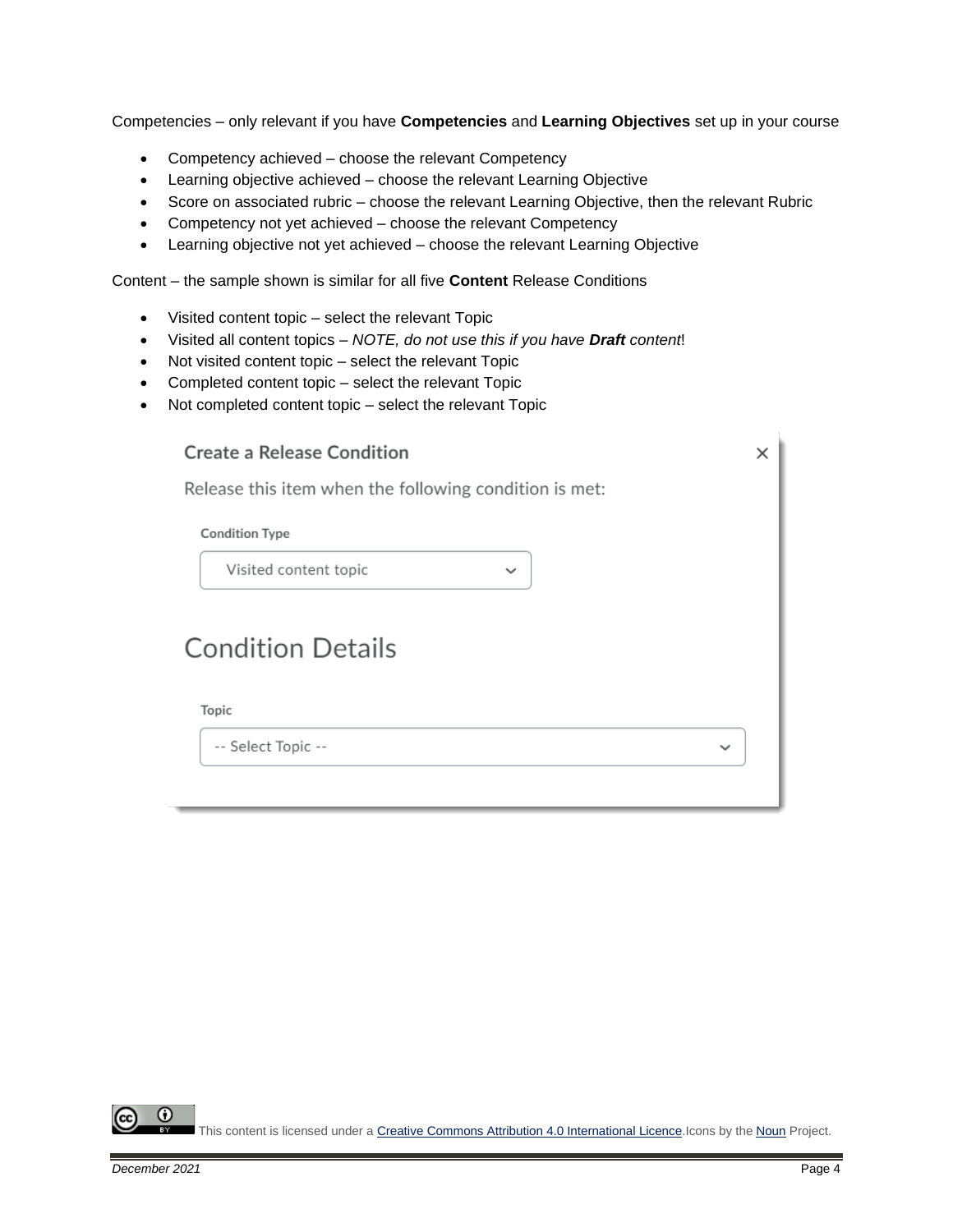Discussions – the sample shown is for the **Posts authored** or **No posts authored in topic** Release **Conditions** 

- Posts authored in topic Select your **Forum/Topic**, the # of posts required, and the **Type** (New Threads Only, Threads and Replies)
- Score on associated rubric Select your **Forum/Topic**, then the **Rubric** (you need to create and attach **Rubrics** to your Discussion first)
- No posts authored in topic Select your **Forum/Topic**, the # of posts required, and the **Type** (no threads, No threads or replies)

| <b>Create a Release Condition</b>                             |  |  |
|---------------------------------------------------------------|--|--|
| Release this item when the following condition is met:        |  |  |
| <b>Condition Type</b>                                         |  |  |
| Posts authored in topic<br>$\checkmark$                       |  |  |
| <b>Condition Details</b>                                      |  |  |
| <b>Discussions</b>                                            |  |  |
| -- Select Discussions --<br>$\checkmark$                      |  |  |
| Number of Posts:<br>Type:<br>New Threads Only<br>$\checkmark$ |  |  |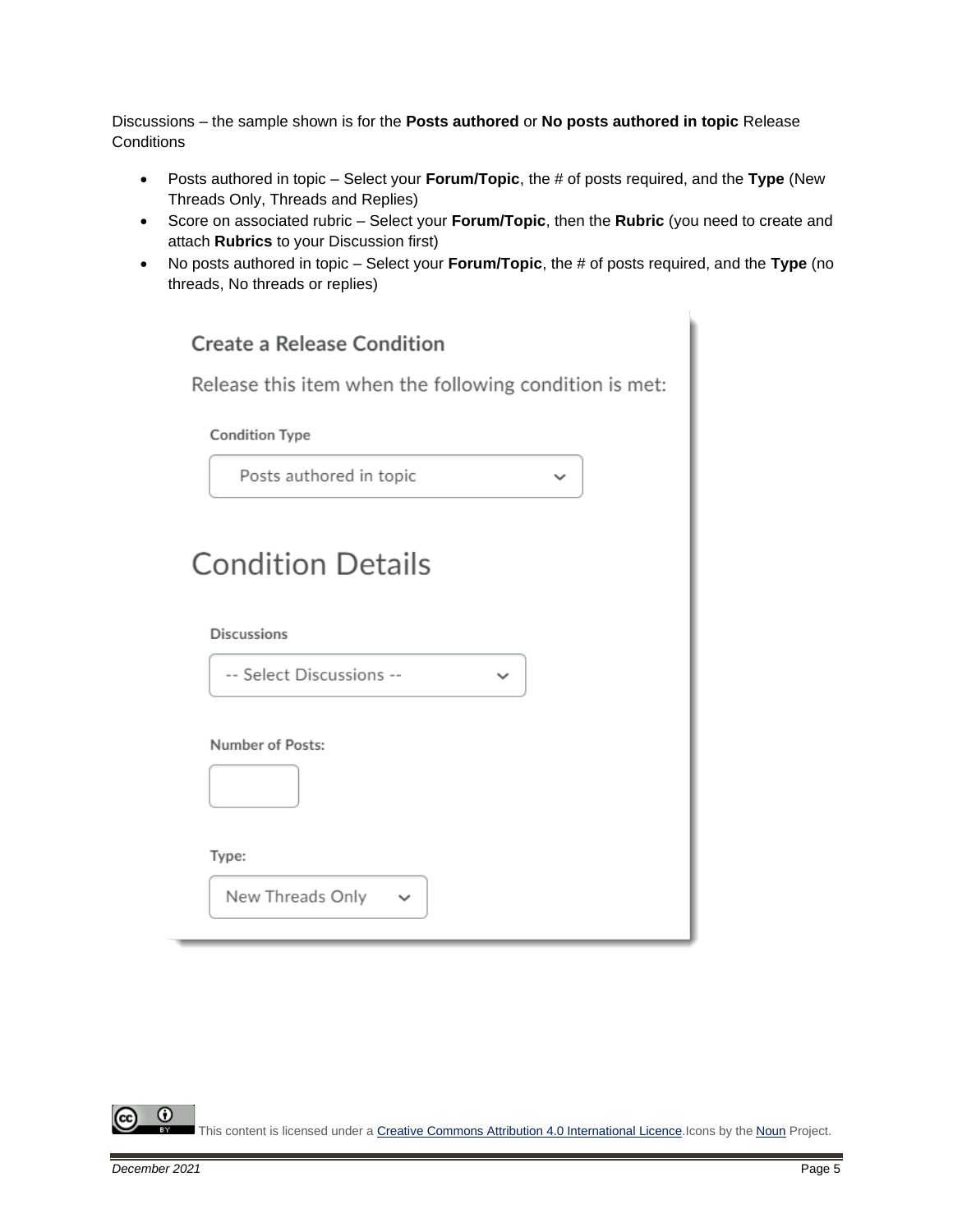Grades – the samples shown are for the **Grade value on a grade item** and the **Release final grade score** Release Conditions

- Grade value on a grade item select the relevant **Grade Item**, then the **Criteria** (less than or equal to  $(\leq)=$ , less than  $(\leq)$ , greater than or equal to  $(\geq)=$ ), greater than  $(\geq)$ , Between, or Not Between), then the **Grade** in percentage (for Between and Not Between, you will need to fill in a lowest and highest grade value)
- Score on associated rubric select the relevant **Grade Item**, then the relevant **Rubric** (you need to have created a Rubric and attached it to a Grade item first)
- No grade received select the relevant **Grade Item**
- Released final grade score select either "Final grade released" or "Final grade is released and score satisfies criteria". For the second option, select your **Criteria** less than or equal to (<=), less than  $(\le)$ , greater than or equal to  $(\ge)$ , greater than  $(\ge)$ , Between, or Not Between), then the **Grade** in percentage (for Between and Not Between, you need to fill in a lowest and highest grade value)

|                                                                      | <b>Create a Release Condition</b>                                                           |
|----------------------------------------------------------------------|---------------------------------------------------------------------------------------------|
| Create a Release Condition                                           | Release this item when the following condition is met:                                      |
| Release this item when the following condition is met:               |                                                                                             |
| <b>Condition Type</b><br>Grade value on a grade item<br>$\checkmark$ | <b>Condition Type</b><br>Released final grade score<br>$\check{~}$                          |
| <b>Condition Details</b>                                             | <b>Condition Details</b>                                                                    |
| Grade Item<br>Presentation 1<br>$\checkmark$                         | Final grade is released<br>$\bullet$ ) Final grade is released and score satisfies criteria |
| Criteria:<br>$\lt$ =<br>$\checkmark$                                 | Criteria:<br>$\lt$ =<br>$\checkmark$                                                        |
| Grade<br>%                                                           | Grade<br>$\%$                                                                               |